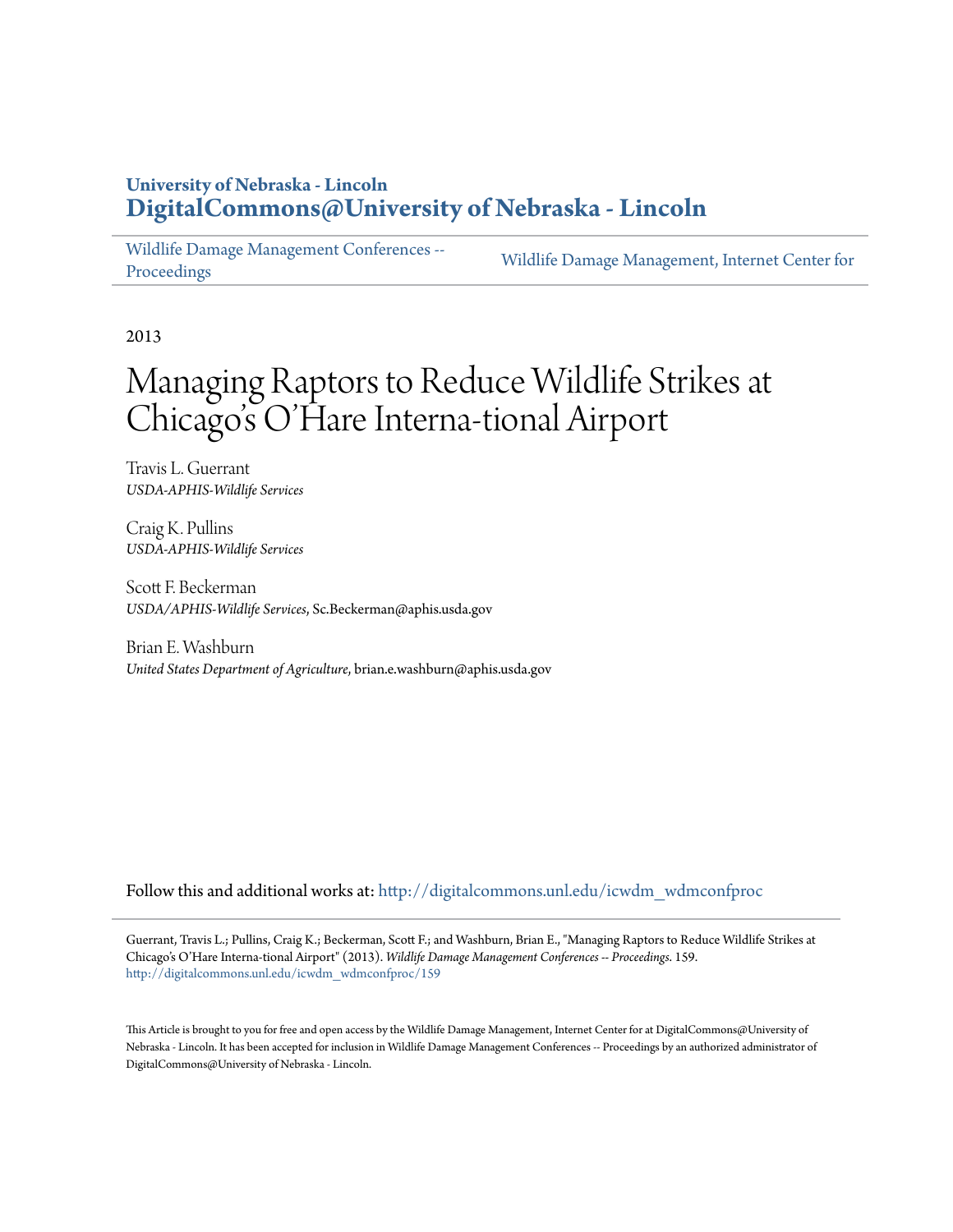### **Managing Raptors to Reduce Wildlife Strikes at Chicago's O'Hare International Airport**

#### **Travis L. Guerrant and Craig K. Pullins**

USDA-APHIS-Wildlife Services, O'Hare International Airport, Chicago, Illinois

#### **Scott F. Beckerman**

USDA-APHIS-Wildlife Services, Springfield, Illinois

#### **Brian E. Washburn**

USDA-APHIS-Wildlife Services, National Wildlife Research Center, Sandusky, Ohio

**ABSTRACT:** Wildlife-aircraft collisions (wildlife strikes) have increased nationally over the past 22 years; denoted in the National Wildlife Strike Database that has been maintained by the Federal Aviation Administration (FAA) since 1990. Increasing wildlife populations and air traffic coupled with quieter, faster aircraft create a significant risk to aviation safety; the cost to the civil aviation industry is an estimated \$718 million dollars annually. USDA/APHIS/Wildlife Services provides technical and direct assistance to over 785 airports and airbases around the United States, including Chicago's O'Hare International Airport (ORD). At ORD, raptors are the most commonly struck bird guild accounting for 25% of all damaging strikes in 2011. An integrated wildlife damage management program is implemented at ORD to reduce the presence of wildlife on the airfield, consequently lowering the risk of wildlife strikes. Professional airport wildlife biologists at ORD concentrate much of their efforts on raptor damage management due to the high strike risk these birds pose to aircraft on the airfield itself. A variety of techniques are currently used to manage raptor populations at ORD.

**Key Words:** airport, bird strikes, relocation, raptors, wildlife-aircraft collisions

**\_\_\_\_\_\_\_\_\_\_\_\_\_\_\_\_\_\_\_\_\_\_\_\_\_\_\_\_\_\_\_\_\_\_\_\_\_\_\_\_\_\_\_\_\_\_\_\_\_\_\_\_\_\_\_\_\_\_\_\_\_\_\_\_\_\_\_\_\_\_\_\_\_\_\_\_\_\_**

Proceedings of the 15<sup>th</sup> Wildlife Damage Management Conference. (J. B. Armstrong, G. R. Gallagher, Eds). 2013. Pp. 63-68.

#### **INTRODUCTION**

Wildlife-aircraft collisions (wildlife strikes) pose a serious human health and safety risk to civil aviation. Aside from safety risks, wildlife strikes cost the aviation industry an estimated \$718 million annually during 1990−2011 (Dolbeer et al. 2012). During this period, a total of 119,917 wildlife strikes affecting civil aviation were reported to the Federal Aviation Administration (FAA) (Dolbeer et al. 2012). In 1990, the FAA started collecting data concerning wildlife strikes at civil airports throughout the United States in the FAA's National Wildlife Strike Database (NWSD) (Dolbeer et al. 2012).

Airline pilots and maintenance personnel, the air traffic control tower, airfield operations, USDA/APHIS/ Wildlife Services personnel, and others typically file the information with the NWSD. Chicago's O'Hare International Airport (ORD), located near Rosemont, IL, has been reporting strikes to this database since its inception in 1990.

In 1992, ORD partnered with the USDA/APHIS/Wildlife Services (WS) program to reduce the frequency and severity of wildlife strikes at the airport. A wildlife hazard assessment (WHA) was conducted by WS following a triggering wildlife strike event (see FAA 2007).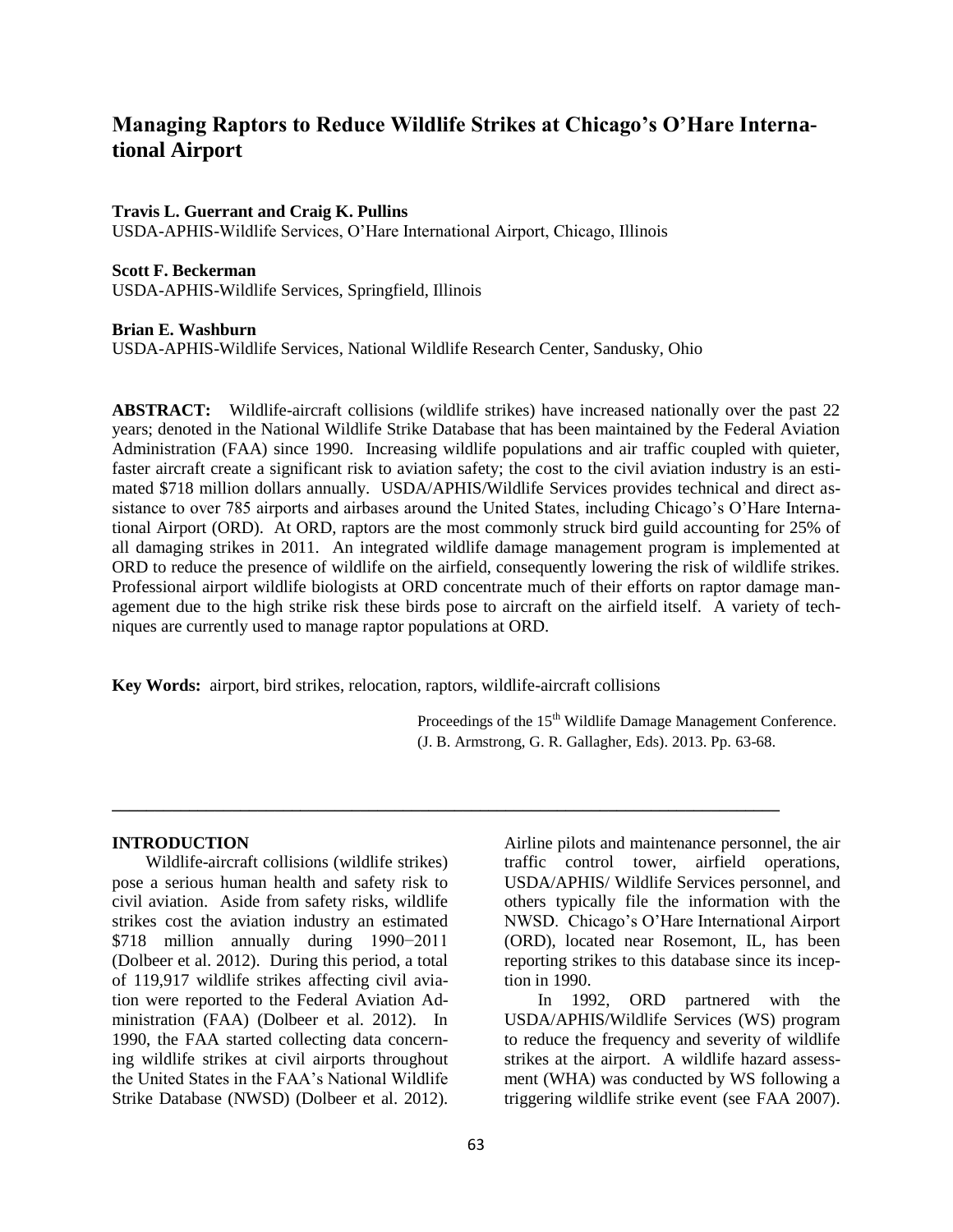Following the completion of the WHA, a fulltime WS airport biologist was employed to implement the wildlife hazard management plan (WHMP) mandated by the FAA. Since that time, ORD has increased the funding to staff 3 wildlife biologists and 2 biological science technicians at the airport to implement the WHMP.

In late 2005, the O'Hare Modernization Project (OMP) began at ORD. Since that time, significant habitat changes have occurred on the airfield. Prior to 2005, the airport habitats that were most attractive to wildlife hazardous to aviation consisted of numerous, large detention basins that held water year round and several wetland areas just outside the air operations area (AOA) of ORD. As part of the expansion project, additional land was purchased around the airport, including many of the wetland areas. As the project moved forward, these wetlands were mitigated and "banked" in areas away from ORD, reducing the amount of wetland habitats within the airport environment. Also, many of the detention basins on the airfield were redesigned to be less attractive to wildlife, particularly waterfowl. In recent years, many of the areas awaiting construction in the AOA were seeded in turf grasses and maintained per standard airport protocol (e.g., regularly mowed), thus changing the general characteristics of wildlife habitats within the airport environment. Our objective is to review past and current wildlife strike information, wildlife habitat management actions, raptor management efforts, and explore future management options to reduce wildlife strikes at ORD.

#### **ANALYSIS OF WILDLIFE STRIKES AT ORD**

Wildlife strike reporting to the FAA database is a voluntary system where reports are generally made by airport operations staff, pilots, or airline maintenance crews (Dolbeer and Wright 2009). Reports to the database are extremely important to airport wildlife managers in that it allows for the "fine tuning" of the wildlife management strategies on the airport. When managers can observe what species are being struck with regularity and identify the

species that are causing damaging strikes to aircraft, management efforts can be focused on those species of wildlife that are posing the most risk to safe aircraft operations.

An analysis of the wildlife strike data from ORD over the past 11 years (2000−2012) shows there has been an increase in the number of wildlife strikes reported annually during this time period (Figure 1).



Figure 1. Total number of reported wildlife strikes, where the species involved was identified and where the wildlife involved was not identified (unknown), at Chicago's O'Hare International Airport during 2000−2012.

This increase is most likely attributed to an increased awareness of the importance of reporting strikes to the database by the airport, airline, and other personnel at the airport. Airport wildlife biologists and wildlife specialists working at ORD have conducted outreach efforts to various entities at the airport to attempt to ensure that all wildlife strikes are reported, and to reduce the proportion of 'unknown species' strikes that are reported to the FAA. During 2007−2012, the number of unknown strikes has been steadily decreasing, indicating to managers that the outreach efforts have been effective (Figure 1).

By comparing wildlife strike data across time periods (e.g., previous years to more recent data), managers are able to identify shifts in the guilds and specific wildlife species that are causing damage to aircraft (Figure 2), and in turn causing increased safety concerns (Pitlik and Washburn 2012).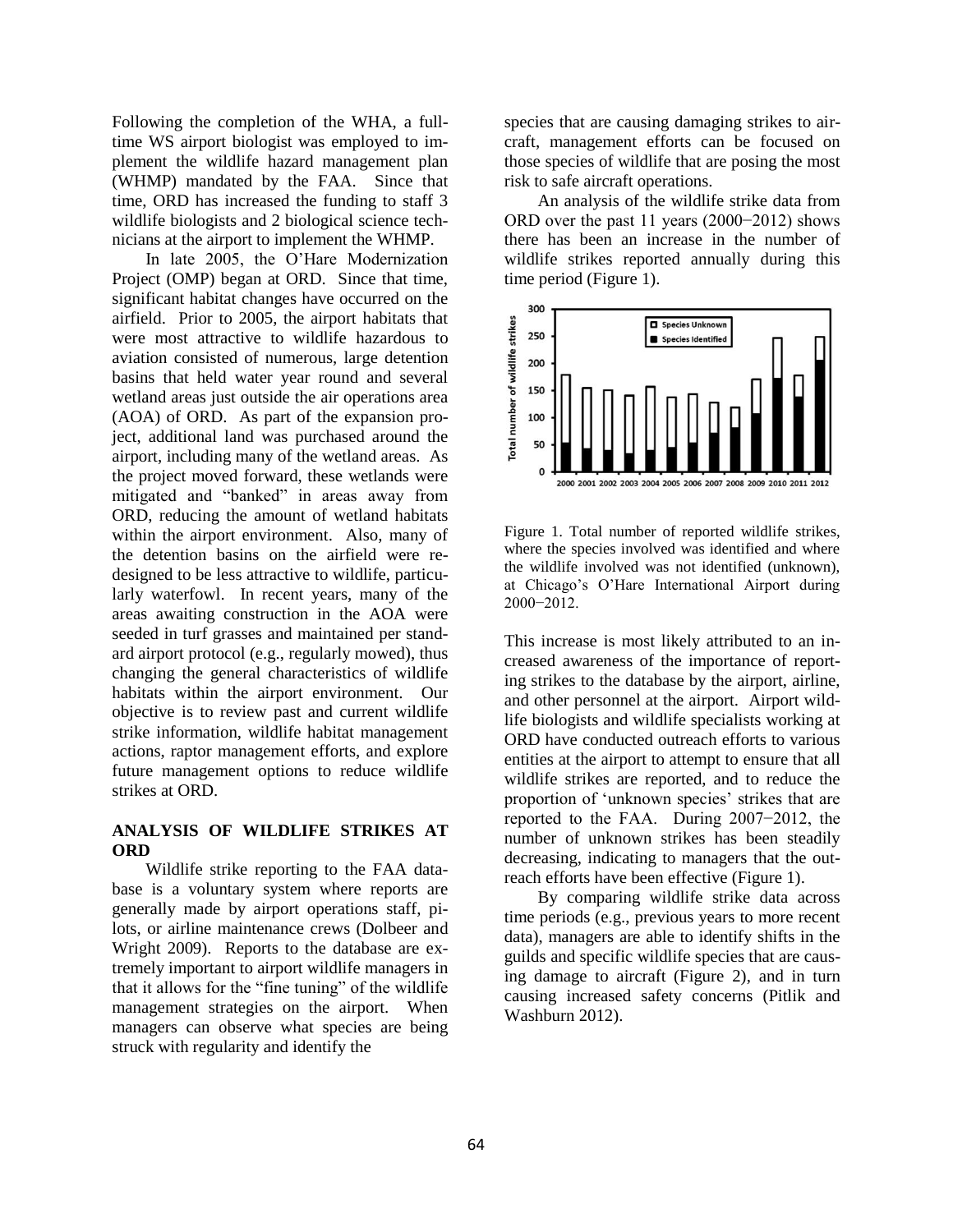

Figure 2. Total number of damaging wildlife strikes, where the species involved was identified and where the wildlife involved was not identified (unknown), at Chicago's O'Hare International Airport during 2000−2012.

The raptor guild (i.e., compilation of all hawk, owl, and vulture species) caused the most damaging wildlife strikes during 2007−2012, whereas waterfowl remain a concern and represent the second most struck and identified wildlife group (Figure 3). Thus, an integrated wildlife damage management plan is clearly needed and airport wildlife managers at ORD should focus their efforts on the management of raptors.



Figure 3. Proportion of reported wildlife strikes with damage to aircraft, by wildlife guild, at Chicago's O'Hare International Airport during 2000−2006 and during 2007−2012.

#### **WILDLIFE MANAGEMENT EFFORTS Airfield Habitat Management**

Much of the wildlife management efforts at ORD are focused on the airfield habitats. During the ongoing OMP, WS airport biologists provide guidance on planting/landscaping proposals, detention basin design, and various other aspects of the expansion that could become attractants to wildlife hazardous to aviation. Habitats on the airport have changed drastically since the OMP began, including the redesign of most storm water detention basins on the airfield and the acquisition of additional acreage that has since been converted to open grasslands that are awaiting further conversion and incorporation into airport operations area. These habitat alternations have made areas of ORD much more attractive to a different suite of hazardous wildlife in comparison to the pre-OMP era. Wildlife strike data from each period indicates that, as a whole, ORD has become much more attractive to raptors but slightly less attractive to waterfowl species (Figure 3). Consequently, the integrated wildlife damage management program was modified and airport biologists are now focusing much of their attention on managing raptors in an effort to make the airport as safe as possible for air traffic.

Other techniques currently in use at the airport include planting of tall fescue (*Lolium arundinaceum*) varieties that are infected with an endophyte which has proven to be unattractive to some species of wildlife (Washburn et al. 2007, Washburn and Seamans 2012), mowing regimens to maintain airfield vegetation (i.e., grasslands) at a short height to reduce the number of small mammals present on the airport (Washburn and Seamans 2004, Washburn and Seamans 2007), removal of frequently used perching sites (e.g., trees, old structures/fences), and non-lethal hazing and harassment tools (e.g., pyrotechnics). Unfortunately, the non-lethal harassment techniques are not very effective at deterring raptors from the airport.

#### **Raptor Management**

Red-tailed hawk numbers in the midwestern USA have been increasing over time, as indicated by the trend data provided by the Breeding Bird Survey (Sauer et al. 2012).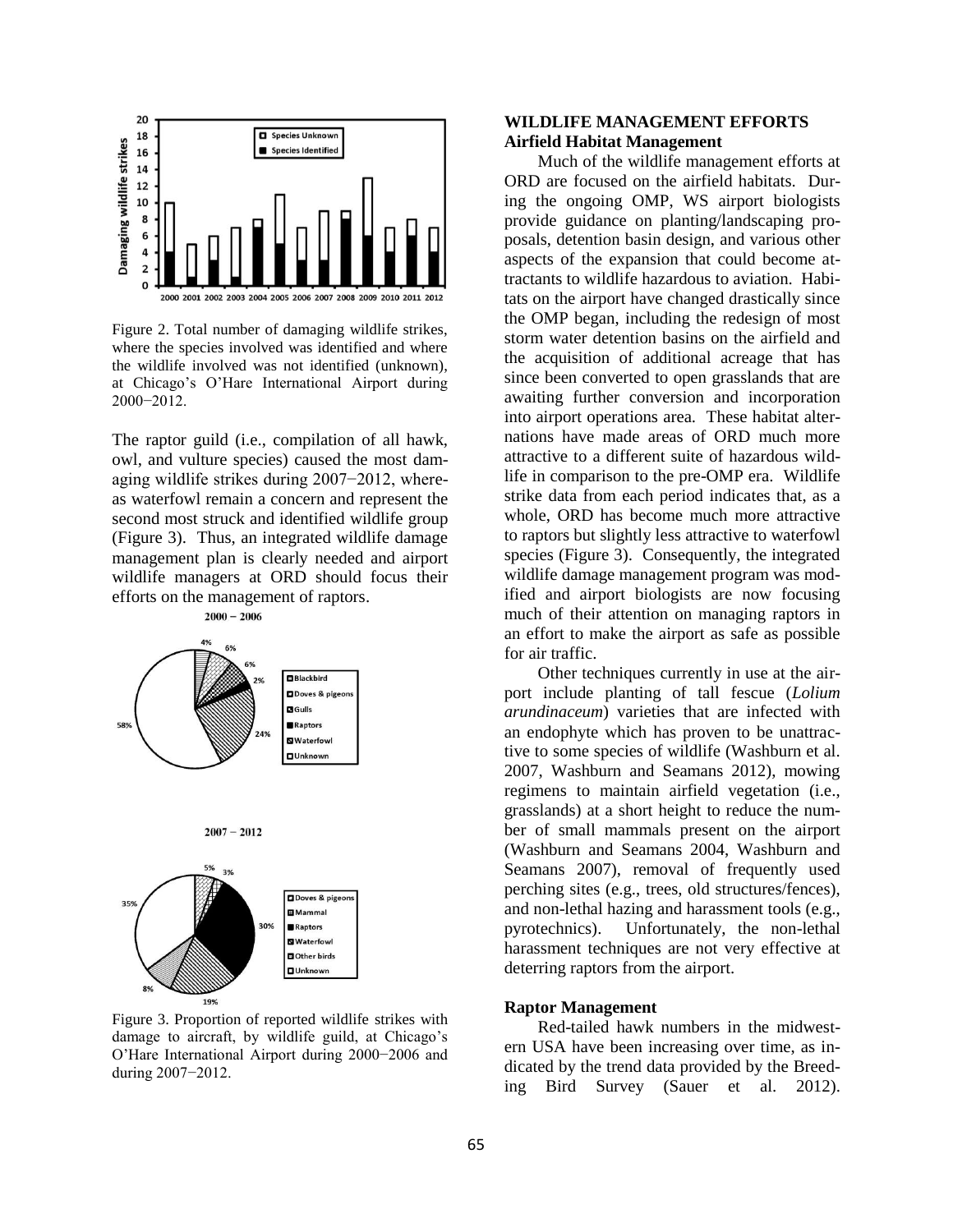During 1966−2011, red-tailed hawk (*Buteo jamaicensis*) populations increased annually by 1.9% in the USA and by 3.6% in Illinois (Sauer et al. 2012). Increases in raptor abundance have also occurred at ORD; numbers of red-tailed hawks and all raptors  $(8 \text{ species combined})$  removed from the airport has increased over time (Figure 4).



Figure 4. Total number of (A) raptors (8 species combined), (B) red-tailed hawks, and (C) American kestrels (Falco sparverius) lethally removed or livecaptured and relocated from the Chicago's O'Hare International Airport during 2007−2012.

Removing raptors from the airport environment is an essential part of the management of this guild, but other management techniques are also important. Among the species of raptors that are observed at ORD, red-tailed hawks have become the major focus of our efforts, as they have caused the most damaging wildlife strikes at the airport during 2007−2012 (Table 1).

Current methods used at ORD to reduce the risk of raptor-aircraft collisions are generally

focused on a live-trapping and relocation program. Raptors that are using the airport environment, more specifically the airfield itself, are captured using a variety of live-capture traps, including: Swedish goshawk traps, pole traps, dho-gaza traps, and bal-chatri traps (Bub 1978, Bloom et al. 2007). These methods are used throughout the year to live-capture and remove raptors from the airport environment. All captured birds are banded with a standard U.S. Geological Survey metal band and relocated away from the airport at a distance of 80 km or more. If the birds are captured a second time at the airport, they are relocated again. If they return a third time and are recaptured, they are humanely euthanized as these birds are exhibiting a high affinity for the ORD airfield. In addition, direct lethal control is used when individual raptors are identified as posing an immediate and direct threat to air traffic safety.

Raptor management on the airport has historically been a reactive measure to remove these species from the airport when they are observed. These methods have worked well, but due to a large influx of raptors and increasing efforts to remove those birds from the airport environment in recent years (Figure 5), wildlife management efforts need to consider additional techniques to increase effectiveness of the wildlife damage management program at ORD and consequently reduce the frequency and impacts associated with raptor-aircraft collisions at the airport.



Figure 5. Number of raptors removed per staff-hour of effort at Chicago's O'Hare International Airport during 2007−2012.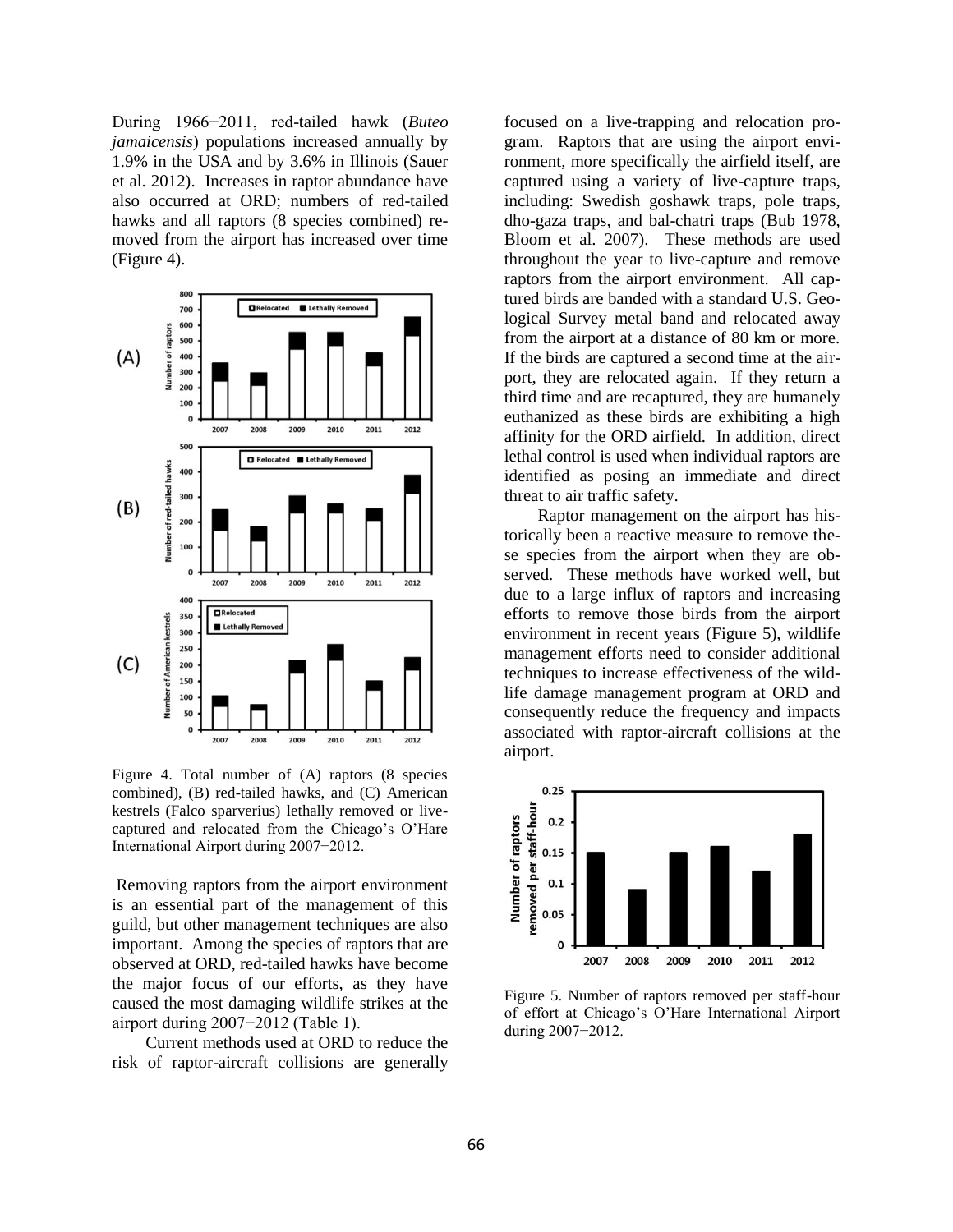Table 1. Average number of damaging wildlife strikes per 100,000 aircraft movements (range of damaging strikes per year), by wildlife species/group at Chicago's O'Hare International Airport during 2000−2006 and 2007−2012.

|                             | Average number of damaging wildlife strikes per 100,000 aircraft movements |              |               |            |
|-----------------------------|----------------------------------------------------------------------------|--------------|---------------|------------|
|                             | (range of damaging strikes per year)                                       |              |               |            |
| Wildlife species            | $2000 - 2006$                                                              |              | $2007 - 2012$ |            |
| Red-tailed hawk             |                                                                            |              | 0.152         | $(0 - 3)$  |
| Canada goose                | 0.076                                                                      | $(0-2)$      | 0.057         | $(0-1)$    |
| Mallard                     | 0.015                                                                      | $(0-1)$      | 0.057         | $(0-2)$    |
| Double-crested cormorant    | 0.045                                                                      | $(0-2)$      |               |            |
| Peregrine falcon            |                                                                            |              | 0.038         | $(0-1)$    |
| Hawks (species unknown)     |                                                                            |              | 0.038         | $(0-1)$    |
| Ring-billed gull            | 0.030                                                                      | $(0-1)$      | 0.019         | $(0-1)$    |
| Rock pigeon                 | 0.030                                                                      | $(0-1)$      | 0.019         | $(0-1)$    |
| Mourning dove               | 0.015                                                                      | $(0-1)$      | 0.019         | $(0-1)$    |
| Gulls (species unknown)     | 0.015                                                                      | $(0-1)$      | 0.019         | $(0-1)$    |
| Geese (species unknown)     | 0.015                                                                      | $(0-1)$      | 0.019         | $(0-1)$    |
| Other wildlife <sup>a</sup> | 0.015                                                                      | $(0-1)$<br>( | 0.019         | $(0-1)$    |
| Unknown                     | 0.455                                                                      | $-6)$        | 0.417         | $(1 - 7)$  |
|                             |                                                                            |              |               |            |
| <b>TOTAL</b>                | 0.819                                                                      | $(5 - 11)$   | 1.010         | $(7 - 13)$ |

#### **FUTURE MANAGEMENT**

Future management of this species group includes investigation of installing perch deterrents on FAA structures around the airport to reduce foraging opportunities. Installation of these devices will require close coordination with the FAA and airport managers. Wildlife managers at ORD are also considering a study to investigate if alternative habitat management practices (e.g., taller grass management) on the airport can be effective at reducing the foraging success of raptors at the site, in turn reducing the overall number on and around the airport. Pesticide applications (e.g., zinc phosphide for small mammals; insecticides for grasshoppers) are also being considered in the runway safety areas in an effort to reduce the prey base for raptor species (Washburn et al. 2011, Witmer 2011). These treatments are expensive and will require close coordination with the FAA and ORD managers.

#### **LITERATURE CITED**

- BUB, H. 1978. Bird trapping and bird banding: a handbook for trapping methods all over the world. Cornell University Press, Ithaca, NY.
- BLOOM, P. H., W. S. CLARK, and J. W. KIDD. 2007. Capture techniques. Pages 193−220 *in* D. M. Bird and K. L. Bildstein, (eds.). Raptor research and management

techniques, Hancock Publishers Ltd., Blaine, WA.

- DOLBEER, R. A., and S. E. WRIGHT. 2009. Safety management systems: how useful will the FAA National Wildlife Strike Database be? Human-Wildlife Conflicts 3:167−178.
- DOLBEER, R. A., S. E. WRIGHT, J. WELLER, and M. J. BEGIER. 2012. Wildlife strikes to civil aircraft in the United States 1990-2011. U.S. Department of Transportation, Federal Aviation Administration, Serial Report Number 18, Washington, DC. 81pp.
- FEDERAL AVIATION ADMINISTRATION. 2007. Hazardous wildlife attractants on or near airports. Advisory Circular 150/5200-33B. U.S. Department of Transportation, Federal Aviation Administration, Office of Safety and Standards, Washington, DC.
- PITLIK, T. J., and B. E. WASHBURN. 2012. Using bird strike information to direct effective management actions within airport environments. Proceedings of the Vertebrate Pest Conference 25:225-229.
- SAUER, J. R., J. E. HINES, J. E. FALLON, K. L. PARDIECK, D. J. ZIOLKOWSKI, Jr., and W. A. LINK. 2012. The North American Breeding Bird Survey, Results and Analysis 1966 − 2011. Version 12.13.2011. USGS Patuxent Wildlife Research Center, Laurel, MD.